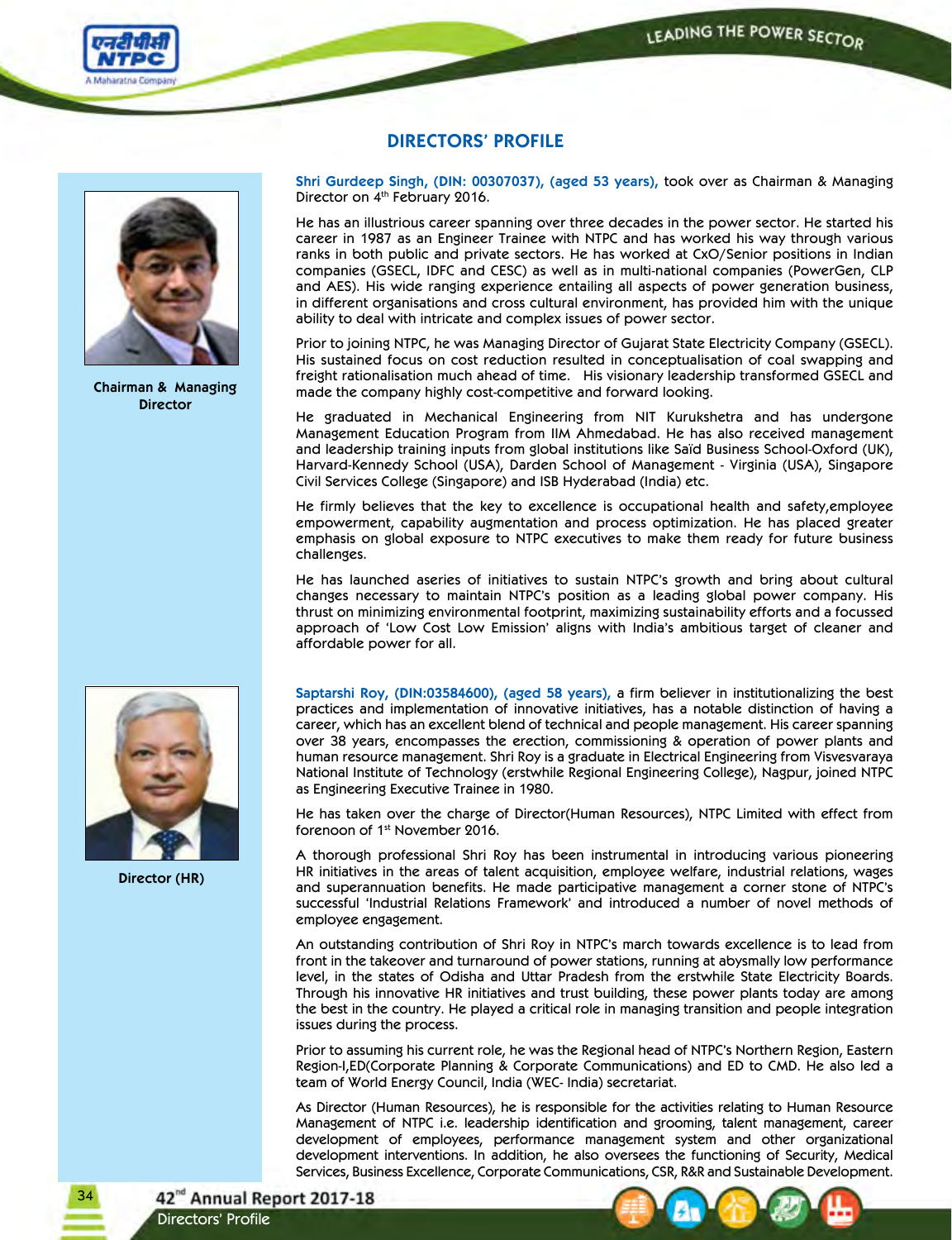



**Director (Commercial)**

**Shri Anand Kumar Gupta, (DIN: 07269906), (aged 58 years),** an electrical engineering graduate from MNIT, Allahabad, joined NTPC in 1980 as Executive Trainee (5th Batch). He has an illustrious career, spanning over 38 years, in NTPC which entails all areas of power generation business viz. engineering & design of power projects, plant operations and Maintenance, marketing & business development and commercial & regulatory affairs.

As head of engineering division, Sh. Gupta was responsible for selection of technologies, investment decisions for new projects, complete engineering of power projects including quality assurance and operations support for complete portfolio of NTPC stations i.e. Thermal, Hydro and renewable projects. He was a member of standing committee on transmission planning and was instrumental in introduction of 765 KV transmission voltage in India and the very first 765 KV substation of the country.

Sh. Gupta headed the Operation and Maintenance team at Unchahar and was instrumental in implementing many innovative strategies of plant operations & maintenance philosophies such as Bi-annual overhaul, activity based budgeting, overhauling preparedness index etc. As head of Business Development, he created international business for NTPC by successfully negotiating with Bangladesh & Sri Lanka governments to set up NTPC power projects in joint venture mode.

Sh. Gupta has represented NTPC in many international forums like CIGRE and IEA and was part of the Indian delegation to Paris for the COP21 accord. He has visited many international power plants, substation installations and equipment manufacturing plants across the globe and is well versed with international best practices. He has also participated in several managerial and leadership programmes from the best global institutions.

He joined NTPC Board in February 2017 as Director (Commercial) and is responsible for customer relationship management, marketing of power, payment realization, regulatory affairs, developing new businesses,formation of JV's and subsidiaries and managing consultancy business of NTPC. He is also the nominated owner of mines of NTPC and is in charge of coal mining division of the Company.



**Director (Projects)**

**Shri Susanta Kumar Roy,(DIN: 07940997),(aged58 years),** is a Mechanical Engineering Graduate. He joined NTPC in 1981 as Executive Trainee. He is having more than 37 years of experience in large size coal power Stations in the area of operation, maintenance, commissioning and project construction. He was associated as business unit head in managing largest station of the country at Vindhyachal. He has worked at Korba, Unchahar, Singrauli, Rihand and Vindhyachal stations.

Shri Roy's experience in power sector include 10 years of senior management level as O&M Head and Business Unit Head of NTPC's largest stations at Korba and Vindhyachal.

He has also worked as Executive Director (Operation Services) at Corporate Center and looking after thermal, hydro and renewable generation of NTPC Group.

As Director (Projects), he is responsible for overall planning and execution of capacity addition in Thermal and Hydro.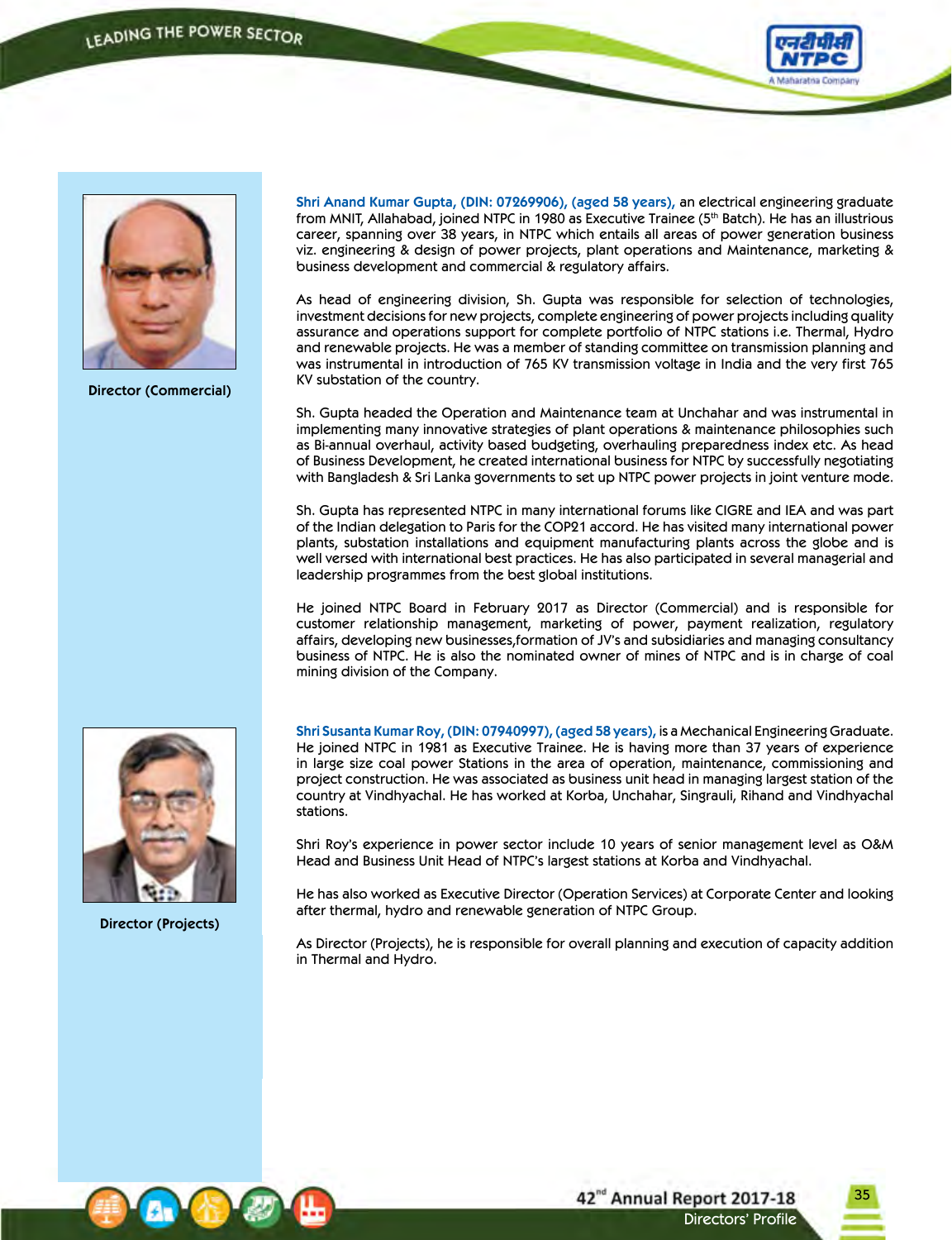



**Director (Technical)**

**Shri Prasant Kumar Mohapatra, (DIN: 07800722), (aged 59 years),** graduated in Mechanical Engineering from REC Rourkela in the year 1980. He joined NTPC in 1980 as an Executive Trainee and has more than 38 years of experience from concept to commissioning of power plants. Sh. Mohapatra started his career with Corporate Engineering Department and later moved to Talcher Super Thermal Plant where he served in Mechanical Erection and Turbine Maintenance. As Head of Maintenance and later on as head of O&M, he spearheaded several critical R&M activities at Talcher Thermal Power Plant. As head of O&M at Vindhyachal (6x210MW+2x500MW=2260MW), he was responsible for commissioning of new units under stage-III (2x500MW) as well as R&M of 210MW units.

Sh. Mohapatra served as Business Unit Head at Kawas(656MW), Sipat (2980MW), Kahalgaon (2340MW) & Ramagundam (2600MW). It was under his leadership that the first three 660MW super-critical units of NTPC were commissioned and declared commercial within a short span of 10 months. He had also headed Western Region –II of NTPC where he handled large portfolio of coal based and solar based plants both under construction and operation stages. Prior to joining the NTPC Board, he worked as ED (Technical) at the Corporate Center.

As Director (Technical), Shri Mohapatra is responsible for investment approval of projects, complete engineering during the development of the project, engineering support during O&M phase of the station and engineering for R&M of NTPC's aged power stations for enhancing life and efficiency of power plant, for the entire portfolio of NTPC i.e. Thermal, Hydro, Renewable. In case of Renewable, he has whole responsibility i.e. policy advocacy, business development, Project contracting, Engineering & Commissioning.

He is also responsible for R & D activities through NETRA (NTPC Energy Technology and Research Alliance), information technology function and Enterprise Resource Planning.

Shri Mohapatra is also Part-Time Director on the Board of Madhya Pradesh Power Generating Company Limited and NVVN, TELK, BF-NTPC.



**Director (Operations)**

**Shri Prakash Tiwari, (DIN: 08003157), (aged 58 years),** Director (Operations) NTPC, is a Mechanical Engineering Graduate from NIT Raipur. He joined NTPC as 6<sup>th</sup> batch Executive Trainee in 1981. He has an illustrious career spanning over 37 years of outstanding contribution in management of large size plants in the area of power plant operation & maintenance and in project construction as a Professional Manager, Strategic Planner and a Business Leader. He has led several initiatives for achieving operational excellence of Plants.

Shri Tiwari's experience in power sector includes more than 7 years at senior management level as a "Business Unit Head" of NTPC Stations i.e Unchahar, Korba and Solapur. Prior to elevation to the post of Director (Operations), he was working as ED (Operations) & was looking after all activities related to operation of NTPC power plants.

Shri Tiwari is also Part-Time Chairman on the Board of NTPC Tamil Nadu Energy Company Ltd. (NTECL) and Kanti Bijlee Utpadan Nigam Ltd. (KBUNL). He is permanent Invitee on the Board of Northern Coalfields Limited

As Director (Operations), NTPC, he is responsible for overall planning for smooth & safe operation of all NTPC power generating stations of more than 53,000 MW capacity and for fuel security & environment compliance of all Power Plants.



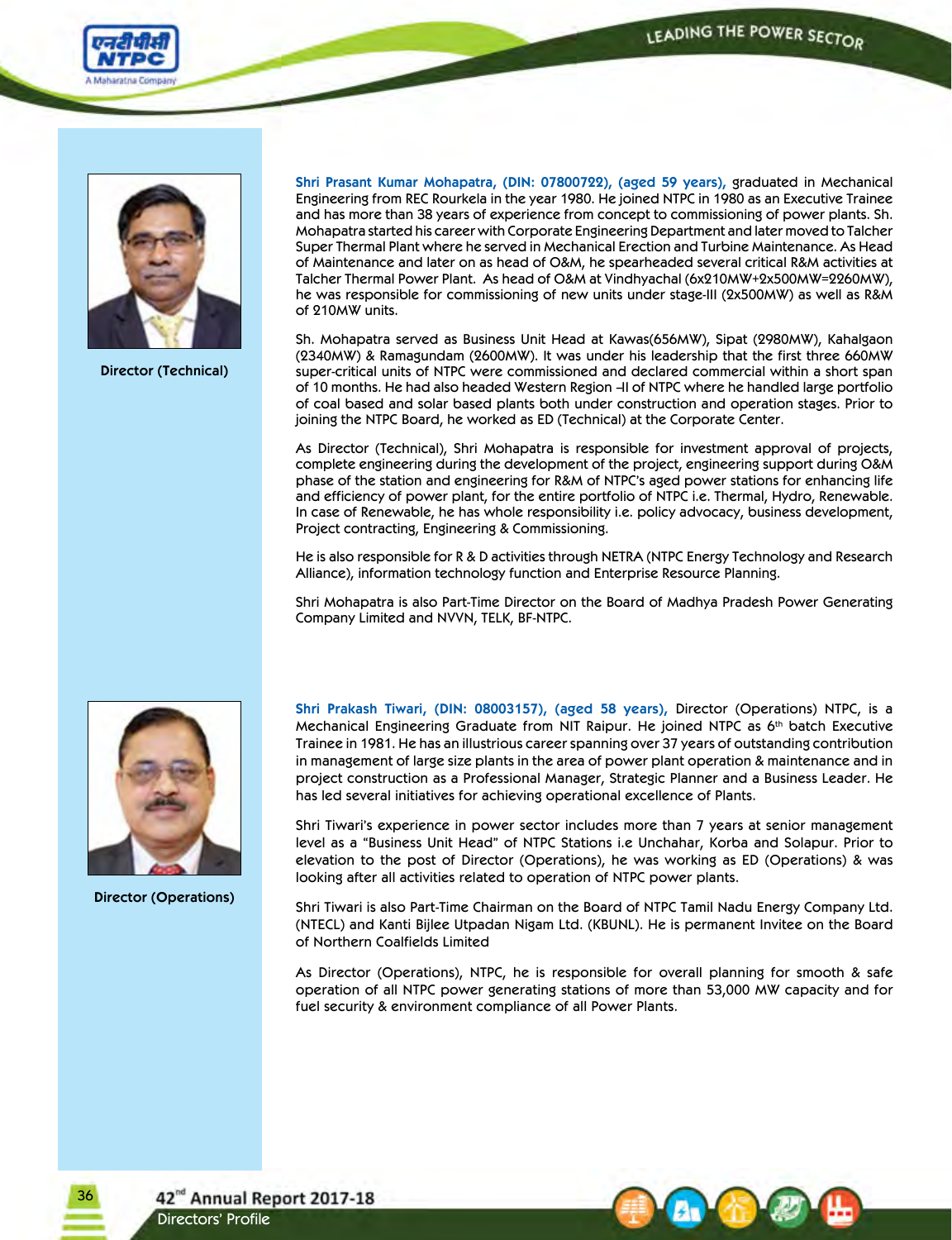

37

Directors' Profile

42<sup>nd</sup> Annual Report 2017-18



**Director (Finance)**

**Shri K. Sreekant, (DIN: 06615674), (aged 54 years),** is CMA and PGDM (Finance) from Management Development Institute, Gurgaon. He is currently whole-time Director (Finance) of Power Grid Corporation India Limited (PGCIL) with additional charge of Director (Finance), NTPC Limited w.e.f. 19.03.2018.

He has over 32 years of experience in the power sector involving all facets of Finance & Accounting function and in particular, Long Term Financial Planning, Investment Appraisals, formulation of Capital Budgets, Resource Mobilization from domestic and international markets and Corporate Accounts.



**Government Nominee Director**

**Shri Vivek Kumar Dewangan, (DIN: 01377212), (aged 51 years),** an Indian Administrative Service Officer of Manipur Cadre [1993 Batch], is B.E. in Electronics from NIT, Bhopal and P.G. in Optoelectronics & Optical Communication from IIT, Delhi. During his illustrious career of 25 years as IAS officer, he has held various administrative positions in the areas of Finance, Power/Energy, Elections/Law & Justice, Commerce & Industries, Minister's Office [Corporate Affairs/Agriculture & Food Processing Industries], Education/Human Resource Development, Sericulture/Agriculture & Cooperation, Economic Affairs, Economics & Statistics, Petroleum & Natural Gas, District Administration [Surguja & Raipur District in Chattisgarh and Senapati District in Manipur], Divisional Admn.



**Government Nominee Director**

**Ms. Archana Agrawal, (DIN: 02105906), (aged about 52 years),** is a 1990 batch, Indian Administrative Services Officer of Uttar Pradesh cadre. She holds a Post Graduate Degree in Political Science, Master degree in Business Administration with specialization in Financial Management and Bachelor degree in Arts in History, Public Administration and Political Science.In addition, she has been well trained in diverse areas of Public administration and Management in a number of reputed national and international institutions.

During her illustrious career as an IAS officer, she has held various key administrative positions in Uttar Pradesh Government like:-

- Principal Secretary GAD and Dairy Development
- Secretary Infrastructure & Investment, Industries, Taxation, Co-ordination.
- Commissioner Transport, Food & Civil Supplies, Food Safety and Drugs, Milk Commissioner.
- Managing Director PICUP, Udyog Bandhu, PCDF
- Project Coordinator- Diversified Agriculture Support Project (World Bank funded)
- Special Secretary Industrial Development and Education Departments
- Vice Chairman Varanasi Development Authority Faizabad Ayodhya Development Authority
- Distt. Magistrate -Sultanpur, Faizabad
- Chief Development Officer -Faizabad, Agra, Mainpuri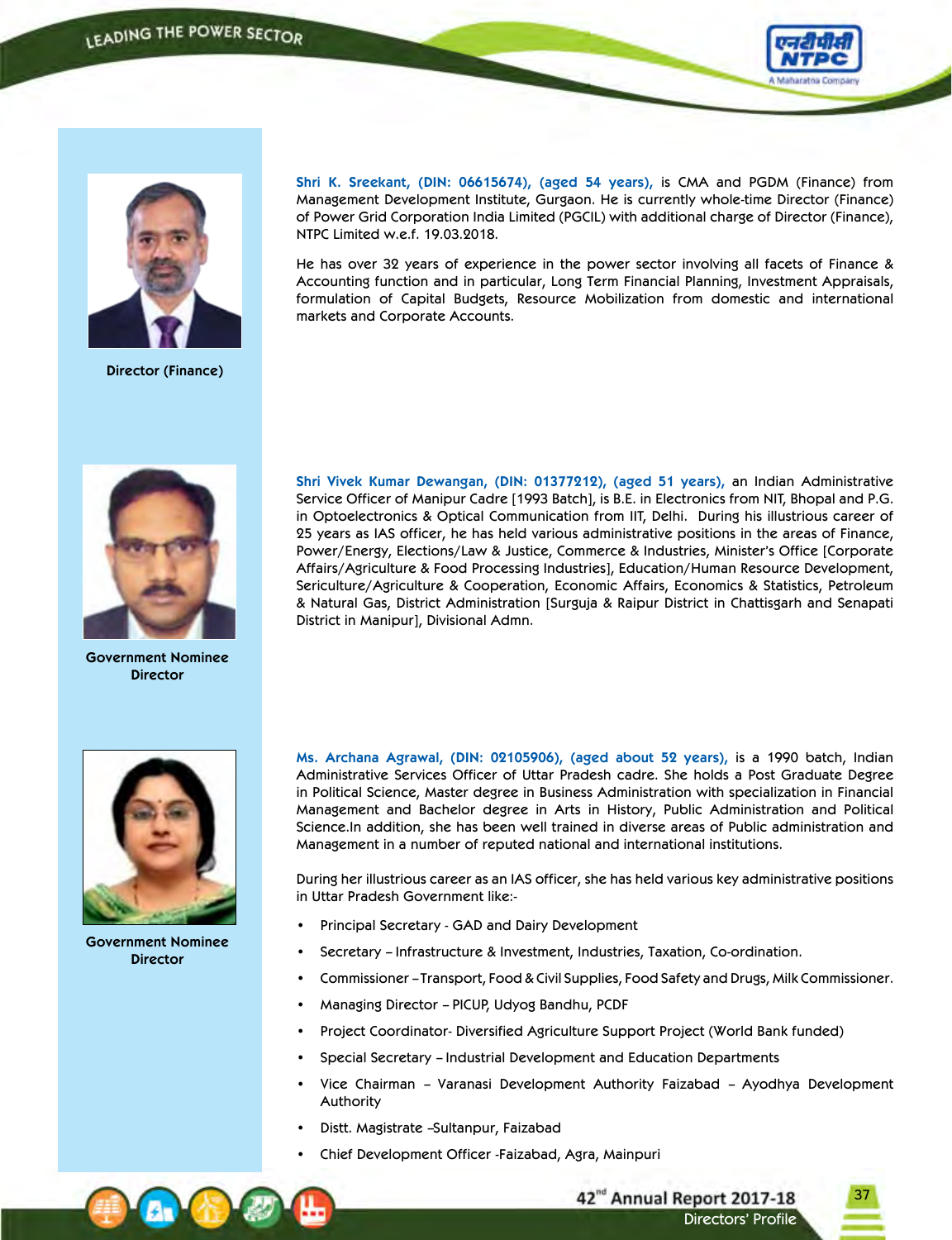



**Independent Director**

**Dr. Gauri Trivedi, (DIN: 06502788), (aged 58 years),** M.A. (Political Science) from JNU, Delhi, M. Phil (Soviet Studies), JNU, Delhi, Doctorate in Philosophy from Institute of Social & Economic Change, Bangalore and Institute of Development Studies, Mysore and PGPPM from Indian Institute of Management (IIM), Bangalore. During her illustrious career, she had held a number of administrative posts in Karnataka including Assistant Commissioner, Joint Director (Commerce and Industry), Chief Executive Officer/Director (Rural Development and Panchayati Raj), Deputy Commissioner (Excise), Joint Registrar of Cooperative Societies. She had also been General Manager (Handloom & Handicrafts Export Corporation), Director of Tea Promotion (WANA), Managing Director (HESCOM), a power distribution company, Managing Director (Karnataka State Food & Civil Supplies Corporation), Secretary to Government, Revenue Department, Govt. of Karnataka and Secretary to the Governor of Karnataka.

In August 2007, Dr. Gauri Trivedi took Voluntary Retirement from the Government of India due to her personal reasons.

After VRS, she was Vice President RRL and Director SIRD, Gujarat. She had been guest faculty in a number of reputed institutes teaching governance, public policy, rural planning and management.

She is currently guest faculty at IIM, Sardar Patel Institute of Public Administration, CEPT, Ahmedabad and Consultant AIILSG. She teaches government officers, Civil Servant aspirants, young students and NGOs public policy, rural planning and management, current affairs and governance.

She has done a project for World Bank on Street vendors and a project for the Government of M.P. on Women Beneficial Programs.



**Independent Director**

**Shri Seethapathy Chander, (DIN: 02336635), (aged 63 years)**, is B. Tech. (Electrical) from IIT, Delhi and Specialist Diploma in Business Management in Human Resources. He started his career as Executive Trainee, NTPC in February 1977 (first batch best trainee), and worked in transmission systems. He was responsible for commissioning of NTPC's first 400kV installations and introduction of new High Voltage Direct Current transmission technology in India.Later he became the first Technical Assistant to the then CMD of NTPC. During this tenure, NTPC's Consultancy Wing was established, transmission business of NTPC was transferred to newly incorporated Powergrid Corporation of India Limited, and Unchahar Thermal Power Plant was transferred from UPSEB to NTPC in a debt asset swap – a first for the sector.

Shri Chander served Asian Development Bank from  $8<sup>th</sup>$  July 1992 to  $6<sup>th</sup>$  April 2015 and has been leading teams engaged in energy policy, planning, portfolio management, investments, ICT infrastructure development, ADB's long-term strategy, private sector operations and public-private partnerships. He has travelled extensively world over for his project works and has published 63 papers.

He is currently an Independent Director on the Boards of Energy Efficiency Services Limited and Suncept Corporation Limited and an Advisor to the World Energy Council, India. He also consults on infrastructure projects and is a part time adjunct faculty at the NTPC School of Business, NOIDA, India.

42<sup>nd</sup> Annual Report 2017-18 Directors' Profile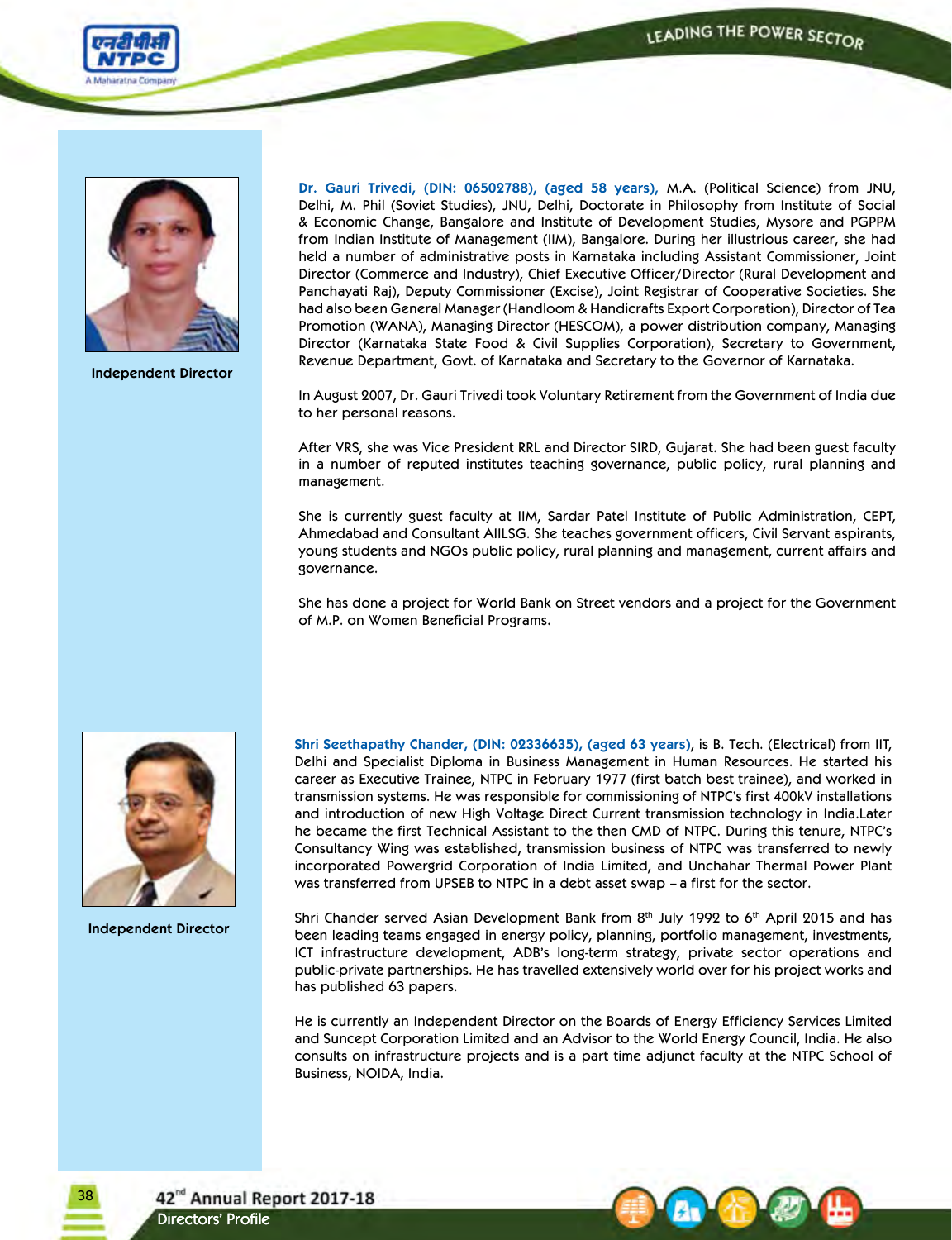



**Independent Director**

**Shri Shashi Shekhar, IAS (DIN: 01747358), (aged 61 years)**, is B.Sc (Geology) Hons.He retired as Secretary of Ministry of Water Resources, River Development and Ganga Rejuvenation. Prior to this, he was Additional Secretary of Ministry of Environment and Forests, Government of India. He served as the Managing Director of Tamil Nadu Minerals Limited, Tamil Nadu Transport Development Finance Corporation, Tamil Nadu Urban Development Fund and Tamil Nadu Urban Infrastructure Financial Services Limited. He had held various senior positions in the State as well as the Central Governments. He also served as a Finance Commissioner to raise extra budgetary resources from the market. He was a Director and later Joint Secretary in the Ministry of Power from 1998 to 2003, during which period he served as a Director General of Bureau of Energy Efficiency (BEE) in charge. He served as a Whole- Time Director of PTC India Ltd. from January 25, 2008 to January 17, 2011. He served as a Director of Power Grid Corporation of India Ltd. He served as a Non-Executive Director of Indian Energy Exchange Limited. He has presented papers on sustainable power development at various international conferences.



**Independent Director**

**Shri Subhash Joshi, IPS (DIN: 07946219), (aged 64 years),** is B.Sc. (Hons.) in Mathematics and has graduate Diploma in Business from Curtin University, Perth Australia. He joined Indian Police Service in 1976 and retired in 2014. He served as DG, Border Security Force (BSF), DG, National Security Guard (NSG), Special DG, Central Reserve Police Force (CRPF), Director General of Police, Uttarakhand, Additional DG, Intelligence/ Security, Uttarakhand and many other posts in UP/Uttarakhand and Government of India. His area of expertise includes Human Resouce Management, Vigilance and anti-corruption, Training and Development, Public Order Management, Border Management, Intelligence and Security, General Adminstration, Public Grievance Redressal and Law.

Presently he is reemployed by Uttarakhand state government as Commissioner Right to Service Commission.



**Independent Director**

**Shri Pradeep Kumar Deb, IAS (DIN: 03424714), (aged about 65 years),** has a Master Degree in Physics from St. Stephens College, Delhi University. He started his career as a Probationary officer in State Bank of India before switching to the Indian Administrative Service in 1977. In his 37 years as an IAS officer, he had held a number of posts of crucial importance in the State of Rajasthan and in Government of India in diverse areas like Finance and Taxation, Human Resources, Agriculture and Irrigation, Home Affairs among others, before retiring as Secretary, Department of Sports in the Government of India in 2013. Prior to this posting, he was Additional Chief Secretary, Home Affairs of the Government of Rajasthan. Shri Deb considers Finance and Human Resource Development as his areas of special interest.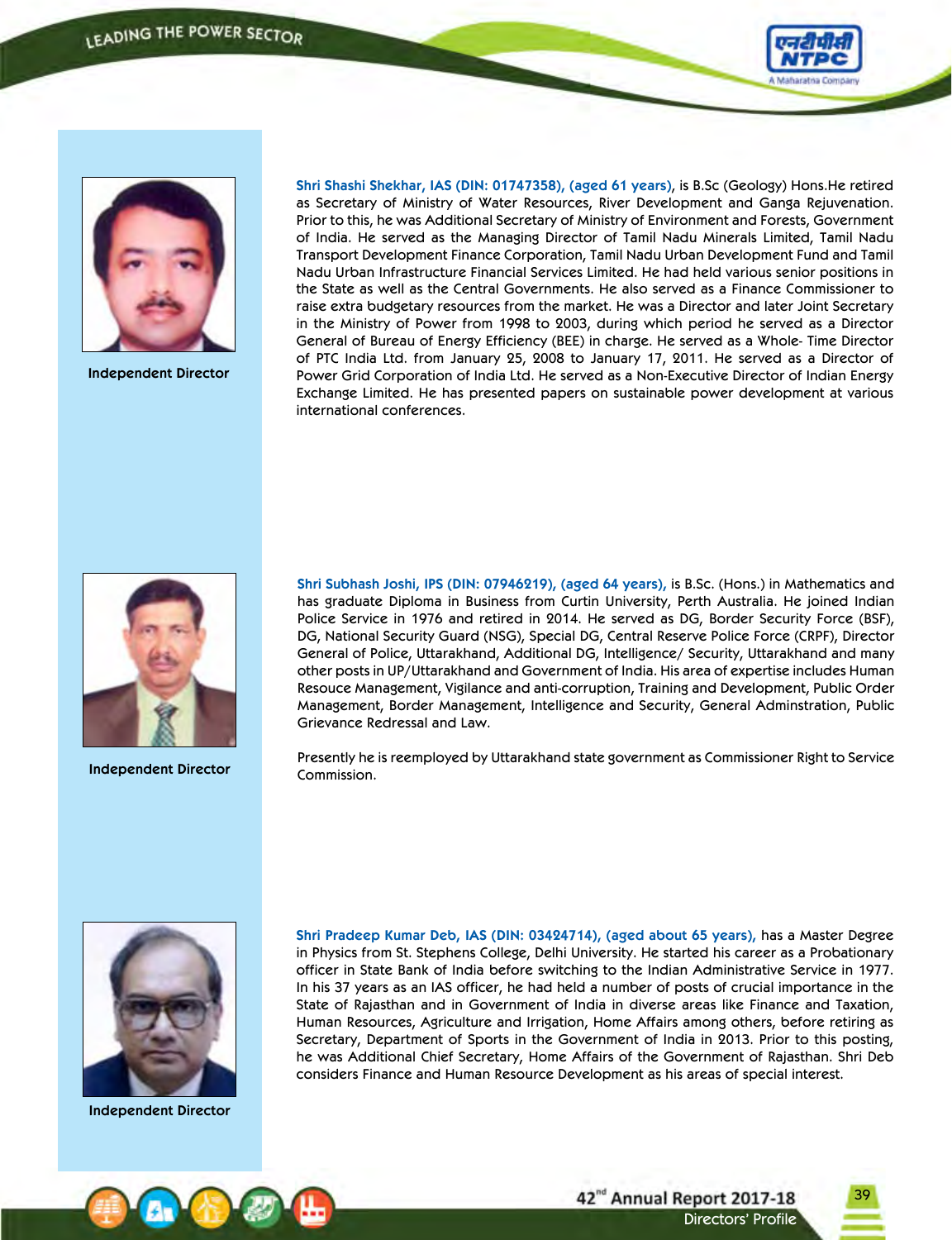



**Independent Director**

**Shri Vinod Kumar, IFS (DIN: 00955992), (aged 62 years),** graduated in 1975 with honours in Botany and obtained his Masters Degree in Botany from Banaras Hindu University in 1977. He superannuated from the Indian Forest Service on 30<sup>th</sup> April 2016 as the Director of Indira Gandhi National Forest Academy(IGNFA) with experience of achievements over 38 years of Administration, Forest Management, Policy Analysis, Planning, Corporate Management, Tribal Development and Community Empowerment, Manpower Planning and Capacity Building with innovative contributions at Odisha State in field of Governance and Capacity Building. He had served both the Odisha Government as well as the Union Government in various capacities. His area of expertise includes Forest Governance, Biodiversity Management, Community Development & Livelihoods, Capacity Building.



**Independent Director**

**Shri M. P. Singh, (DIN:07937931), (aged 63 years),** is M.Com and Chartered Accountant. He has wide and varied experience since 1988 in financial and management consultancy services including taxation work. He is a critical analytical reviewer of financial statements and leads plan in realty.



**Independent Director**

40

**Dr. K.P. Kylasanatha Pillay, (DIN:08189583), (aged 62 years),** a Senior Advocate in Supreme Court is a post graduate in English, post graduate in History and LL.M. He did Part-time research in the School of Legal Studies, Cochin University of Science and Technology, Kochi and obtained Ph.D.in law. He started practice of law in the District and Subordinate Courts of Thiruvananthapuram in 1987 and later shifted to High Court of Kerala at Ernakulam in 1990. Subsequently he shifted practice to Delhi in 2005. Presently, he appears mainly before the Hon'ble Supreme Court of India. He had worked as Part-time and visiting faculty of the Law Colleges of different Universities in Kerala at different periods of time. He had been a resource person for the training programme of Judicial Officers in National Judicial Academy, Bhopal. Now, he is an approved Guide for Ph. D. in the National University for Advanced Legal Studies in Kochi and two Assistant Professors are doing research under him. He was elected to the Bar Council of Kerala twice and for one term, he was the Vice-Chairman of the Bar Council of Kerala.

He was designated as a Senior Advocate by the Hon'ble High Court of Kerala in 2009. As a lawyer, he had been attending matters relating to Civil, Criminal, Constitutional and Corporate jurisdiction. He had conducted a number of Public Interest Litigations before the Hon'ble High Court of Kerala and Hon'ble Supreme Court of India. In the Supreme Court, he had been on the panel of lawyers of the National Textile Corporation. He had also been in the Senior Panel of Central Government and Maharashtra Government in the Supreme Court. He was also actively involved in socio-political organisations and have held positions of responsibility.